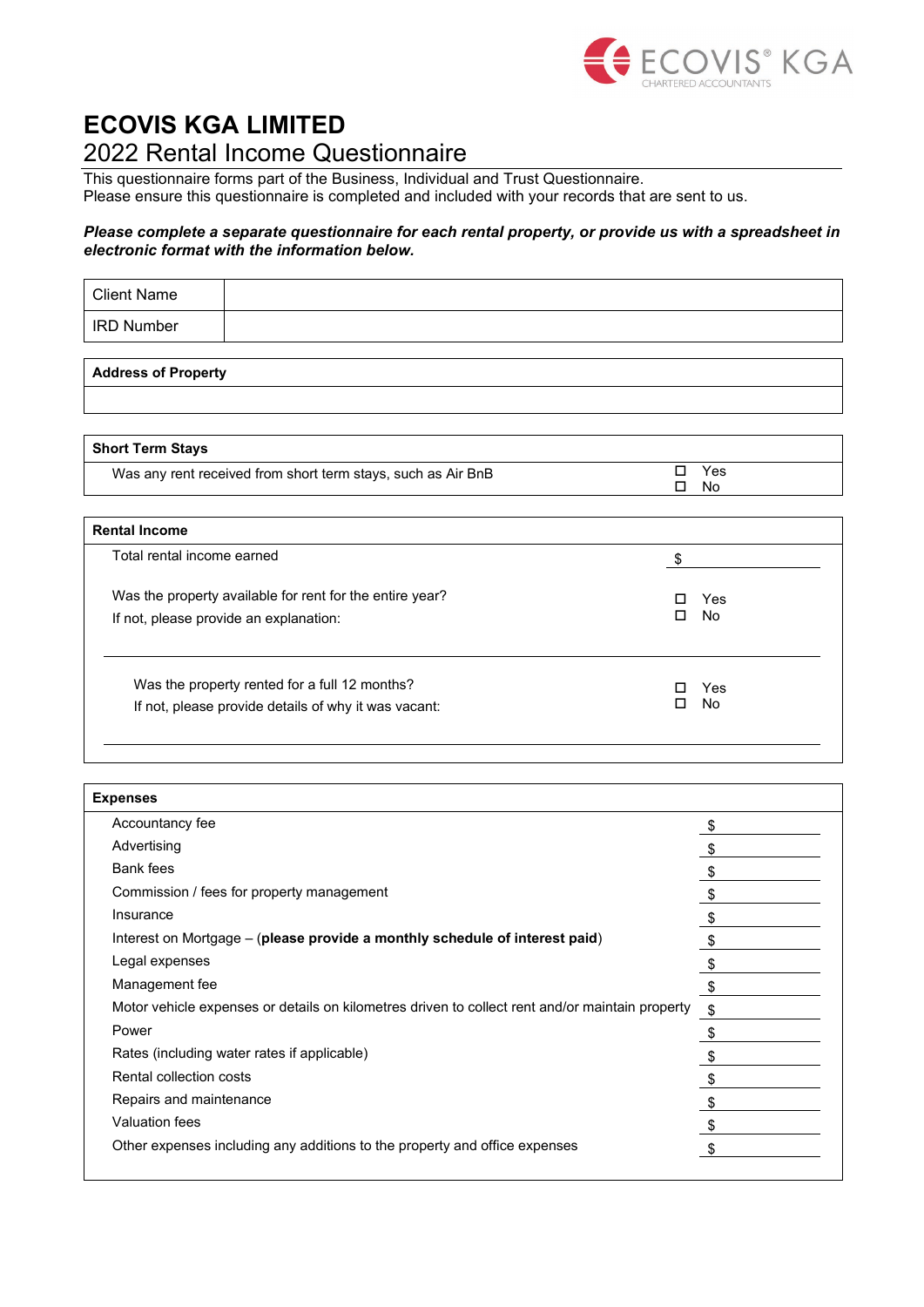

| Details of visits to inspect property / conduct property business |                |                   |
|-------------------------------------------------------------------|----------------|-------------------|
| <b>Date</b>                                                       | <b>Details</b> | <b>Kilometers</b> |
|                                                                   |                |                   |
|                                                                   |                |                   |
|                                                                   |                |                   |
|                                                                   |                |                   |
|                                                                   |                |                   |
|                                                                   |                |                   |
|                                                                   |                |                   |
|                                                                   |                |                   |
|                                                                   |                |                   |
|                                                                   |                |                   |

| <b>Property Details</b>                                                                          |   |  |
|--------------------------------------------------------------------------------------------------|---|--|
| If this is the first years that you have owned the property, also provide:                       |   |  |
| <b>Solicitors Settlement Statement</b><br>$\bullet$                                              | □ |  |
| Sale and Purchase Agreement<br>$\bullet$                                                         | □ |  |
| Loan details for property purchased<br>٠                                                         | □ |  |
| A copy of the latest Rateable Valuation<br>$\bullet$                                             | □ |  |
| A list of Chattels and their value for properties bought or sold during the<br>$\bullet$<br>year | □ |  |
|                                                                                                  |   |  |

## **Residential Land Withholding Tax**

Have you sold residential property in New Zealand where Residential Land Withholding Tax has been deducted and paid to the IRD? If so, provide details e.g. IR1100 Residential land withholding tax return and other sale and purchase documents.

| <b>Residential Property Sales</b>                                                                                             |  |            |
|-------------------------------------------------------------------------------------------------------------------------------|--|------------|
| Have you sold any residential property during the year (not otherwise detailed on the on<br>information provided)?            |  | Yes<br>No. |
| If yes, please provide full details of:                                                                                       |  |            |
| Purchase, improvements, date and purchase price<br>٠                                                                          |  |            |
| If the property was purchased after 1 October 2015, please provide full details<br>$\bullet$<br>and documentation of the Sale |  |            |
| We will request further information if the brightline rules applies                                                           |  |            |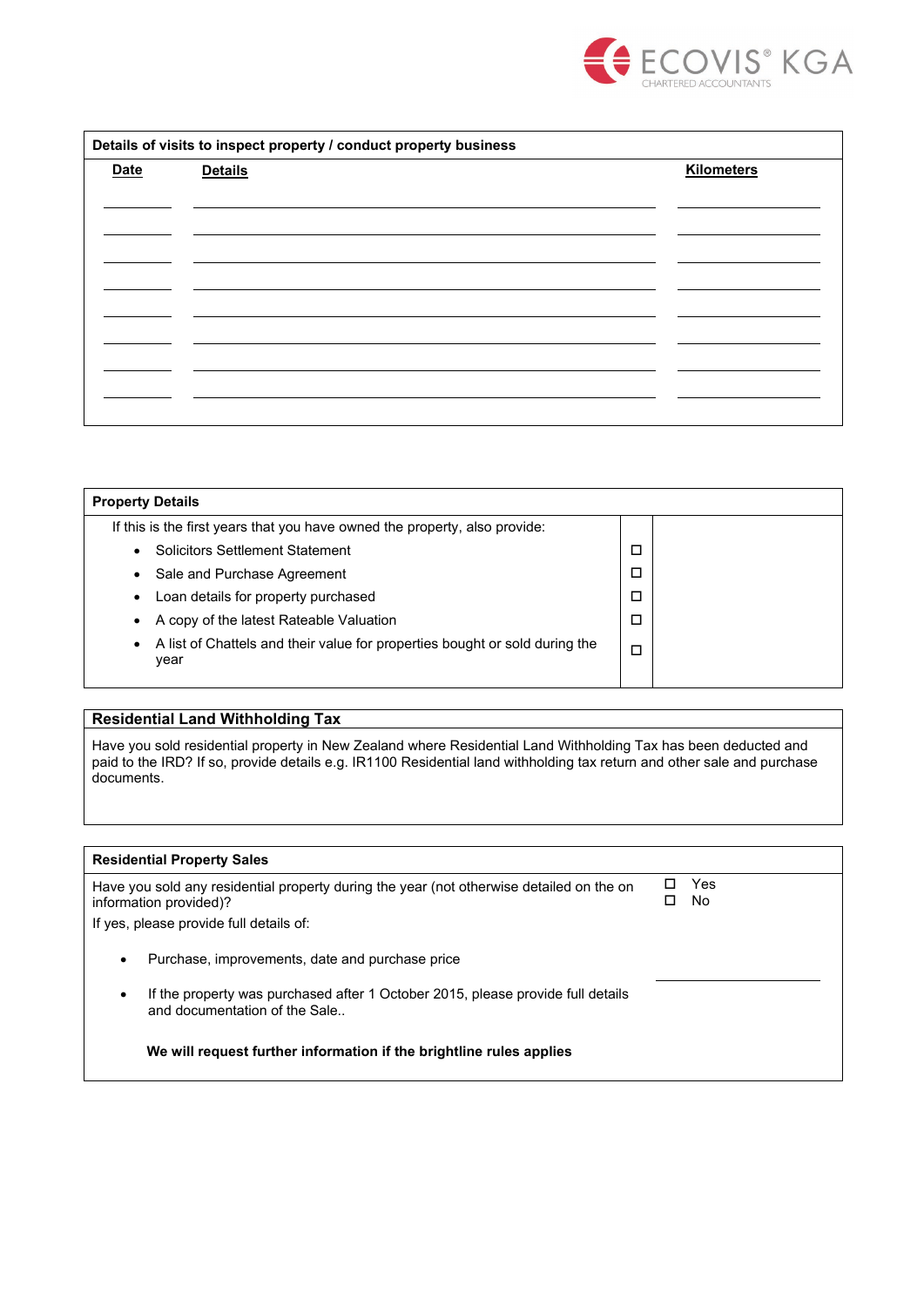

| Does the business own a property (such as a holiday home or a bach) that is used privately and<br>also to derive income?                                                   | □<br>Yes       |
|----------------------------------------------------------------------------------------------------------------------------------------------------------------------------|----------------|
| Details of property:                                                                                                                                                       | No<br>□        |
|                                                                                                                                                                            |                |
|                                                                                                                                                                            |                |
| Was the property empty for 62 days or more in the income year?<br>If yes, please complete the following section so we can determine the amount of allowable<br>deductions. | Yes<br>No<br>ப |
| The number of days the property was empty during the income year                                                                                                           |                |
| The number of days the property was used by family or associated persons* during the<br>income year                                                                        |                |
| OR.                                                                                                                                                                        |                |
| Where income from any person received was less than 80% of market rate:                                                                                                    |                |
| *Associated persons include close relatives, or if owned by an entity, persons associated with the entity owning the property                                              |                |
|                                                                                                                                                                            |                |
| Please provide the following information for each tenant that used the property during the year:                                                                           |                |
| Name of tenant:                                                                                                                                                            |                |
| Relationship to owner (if any):                                                                                                                                            |                |
| Amount of rent they paid:                                                                                                                                                  |                |
| Dates rented (From:To):                                                                                                                                                    |                |
|                                                                                                                                                                            |                |
| If there is more than one tenant who used the property through the year, please attach details.                                                                            |                |
| Expenses incurred in respect of the property (the list below is not exhaustive - details of all expenses will be<br>required):                                             |                |
| Cost of advertising for tenants                                                                                                                                            | \$             |
|                                                                                                                                                                            |                |
|                                                                                                                                                                            |                |
| Cost of repairing damages caused by tenants                                                                                                                                |                |
| Number of days spent in the property while repairing damages caused by tenants<br>Mortgage interest                                                                        |                |
| Rates                                                                                                                                                                      | \$             |
| Insurance                                                                                                                                                                  |                |
| Repairs/maintenance for general wear and tear                                                                                                                              | \$<br>\$       |